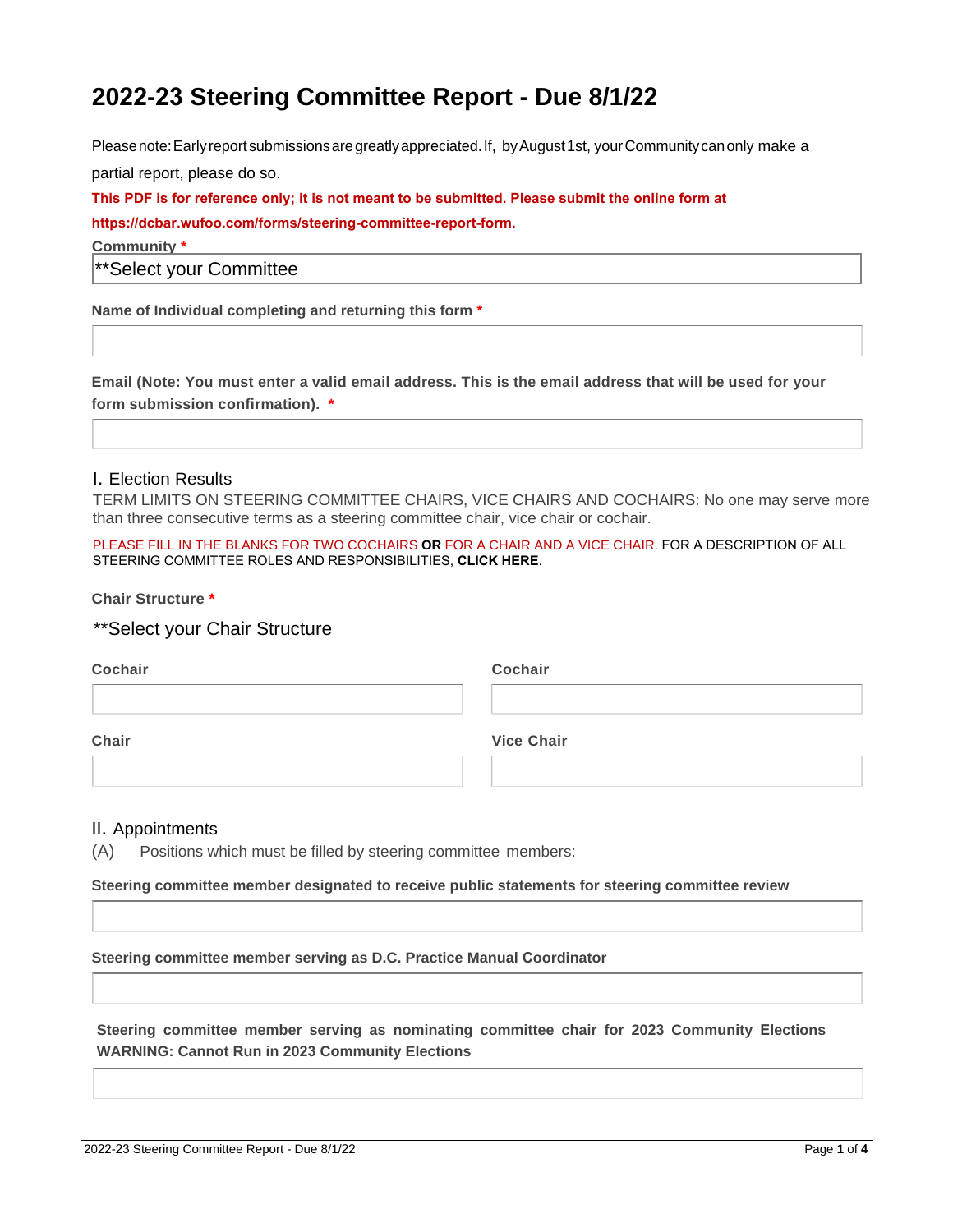(B) Positions which must be filled by a member of the Community. (These positions do not need to be filled by steering committee members, but may be)

|                                                     |  | Steering committee liaison (If<br>required*)                                                                                                                                                                                                                                                                                                                                                                                                                                                                                                                                                                                                                |
|-----------------------------------------------------|--|-------------------------------------------------------------------------------------------------------------------------------------------------------------------------------------------------------------------------------------------------------------------------------------------------------------------------------------------------------------------------------------------------------------------------------------------------------------------------------------------------------------------------------------------------------------------------------------------------------------------------------------------------------------|
|                                                     |  | Steering committee liaison (If<br>required*)                                                                                                                                                                                                                                                                                                                                                                                                                                                                                                                                                                                                                |
| Subcomm chair, cochairs or<br>chair & vice chair(s) |  | Steering committee liaison (If<br>required*)                                                                                                                                                                                                                                                                                                                                                                                                                                                                                                                                                                                                                |
|                                                     |  | <b>Steering committee liaison (If</b><br>required*)                                                                                                                                                                                                                                                                                                                                                                                                                                                                                                                                                                                                         |
|                                                     |  | Steering committee liaison (If<br>required*)                                                                                                                                                                                                                                                                                                                                                                                                                                                                                                                                                                                                                |
|                                                     |  | Steering committee liaison (If<br>required*)                                                                                                                                                                                                                                                                                                                                                                                                                                                                                                                                                                                                                |
|                                                     |  | TERM LIMITS ON PROGRAM SUBCOMMITTEE CHAIRS: No one may serve more than three consecutive terms as a program<br>subcommittee chair, cochair or vice chair. After that, at least two years must elapse before one may again serve in any of these<br>capacities on the same program subcommittee. (Note: Please use full name as listed on their D.C. Bar member profile).<br>Subcomm chair, cochairs or<br>chair & vice chair(s)<br>Subcomm chair, cochairs or<br>chair & vice chair(s)<br>Subcomm chair, cochairs or<br>chair & vice chair(s)<br>Subcomm chair, cochairs or<br>chair & vice chair(s)<br>Subcomm chair, cochairs or<br>chair & vice chair(s) |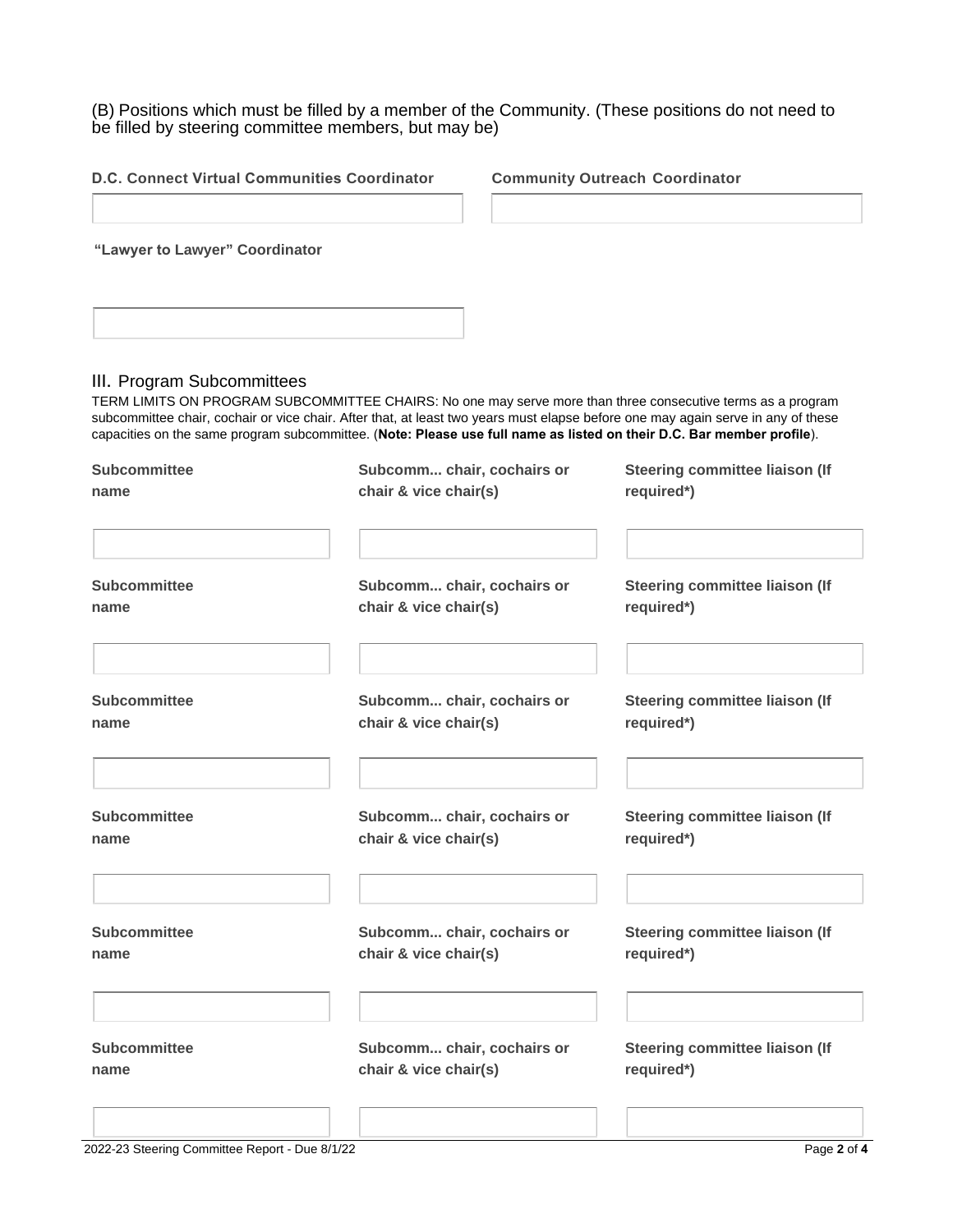<span id="page-2-0"></span>

| <b>Subcommittee</b> | Subcomm chair, cochairs or | Steering committee liaison (If |
|---------------------|----------------------------|--------------------------------|
| name                | chair & vice chair(s)      | required*)                     |
| <b>Subcommittee</b> | Subcomm chair, cochairs or | Steering committee liaison (If |
| name                | chair & vice chair(s)      | required*)                     |
| <b>Subcommittee</b> | Subcomm chair, cochairs or | Steering committee liaison (If |
| name                | chair & vice chair(s)      | required*)                     |
| <b>Subcommittee</b> | Subcomm chair, cochairs or | Steering committee liaison (If |
| name                | chair & vice chair(s)      | required*)                     |
|                     |                            |                                |

- IV. Additional matters
- A) **On behalf of the steering committee, I confirm that each member has read, understood, and acknowledged the Communities Anti-Harassment Policy and Diversity and Inclusion Statement. \***

[\\*\\* Please Confirm](#page-4-0)

B) **On behalf of the steering committee, I confirm that each member has received and been encouraged to complete the anonymous Leadership Diversity Questionnaire.\*** To view the questionnaire, copy and paste this link into a browser:bit.ly/3nWjdDw

\*\* Please Confirm

C) **On behalf of the steering committee, I confirm that each member has reviewed and updated their contact information in their D.C. Bar Profile, which will be displayed publicly on the Communities Leadership Page.\*** To view the leadership page, copy and paste this link into a browser:bit.ly/2PQwqRs

## \*\* Please Confirm

- D) Community membership benefit: As a benefit of community membership, for standard content-driven programs, members of a Community that sponsors a program will have free early-bird registration, IF that member preregisters using the D.C. Bar website. **Please Note: there are two types of membership for Communities: Standard Membership and Premium Membership.** Premium Membership allows members to register for free even after the early-bird registration period. Outside of the early-bird registration period, Standard Membership registrants will be charged a fee to register for a program. Register early and save! To learn more about the various benefits per membership type, visit dcbar.org/communities.
- E) Standard complimentary admission policy: Complimentary admission will be extended to judicial officers, speakers and two speaker guests. For off-site events, we will offer a limit of five complimentary admission to members of the hosting firm.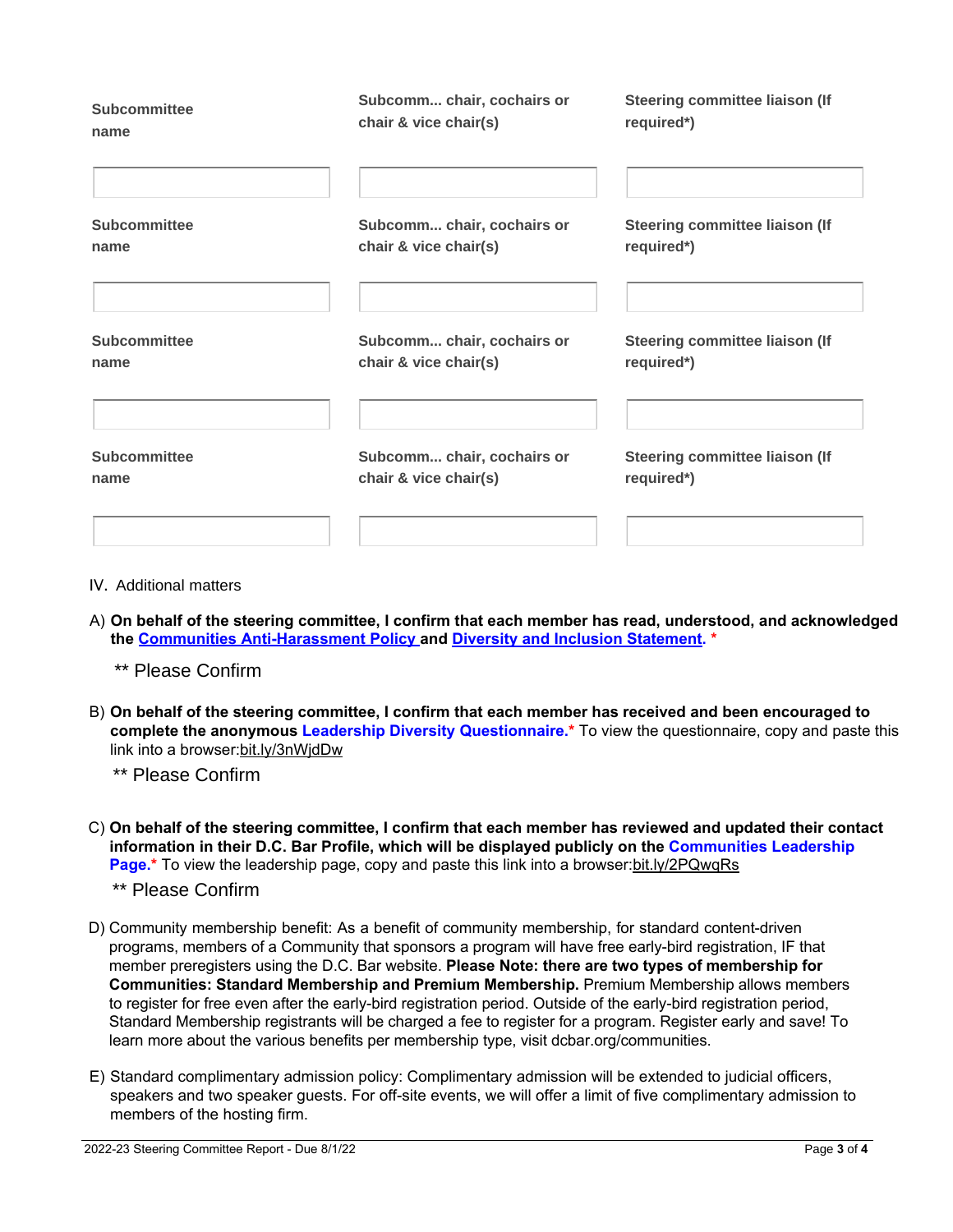F) Steering Committee Meeting Schedule:

**Please tell us when you will be meeting monthly.**

**Which week of each Month:**

\*\*Choose Week

**Which day of the week:**

\*\*Choose Day

**What is the date of your next steering committee meeting?**

**Steering committees are strongly encouraged to use D.C. Bar Communities meeting platforms for committee meetings. This allows us to stay informed about meeting times and timely communicate access information to participants. We will follow up with an Outlook invitation with access information included for upcoming meetings for the year.**

**Additional Comments**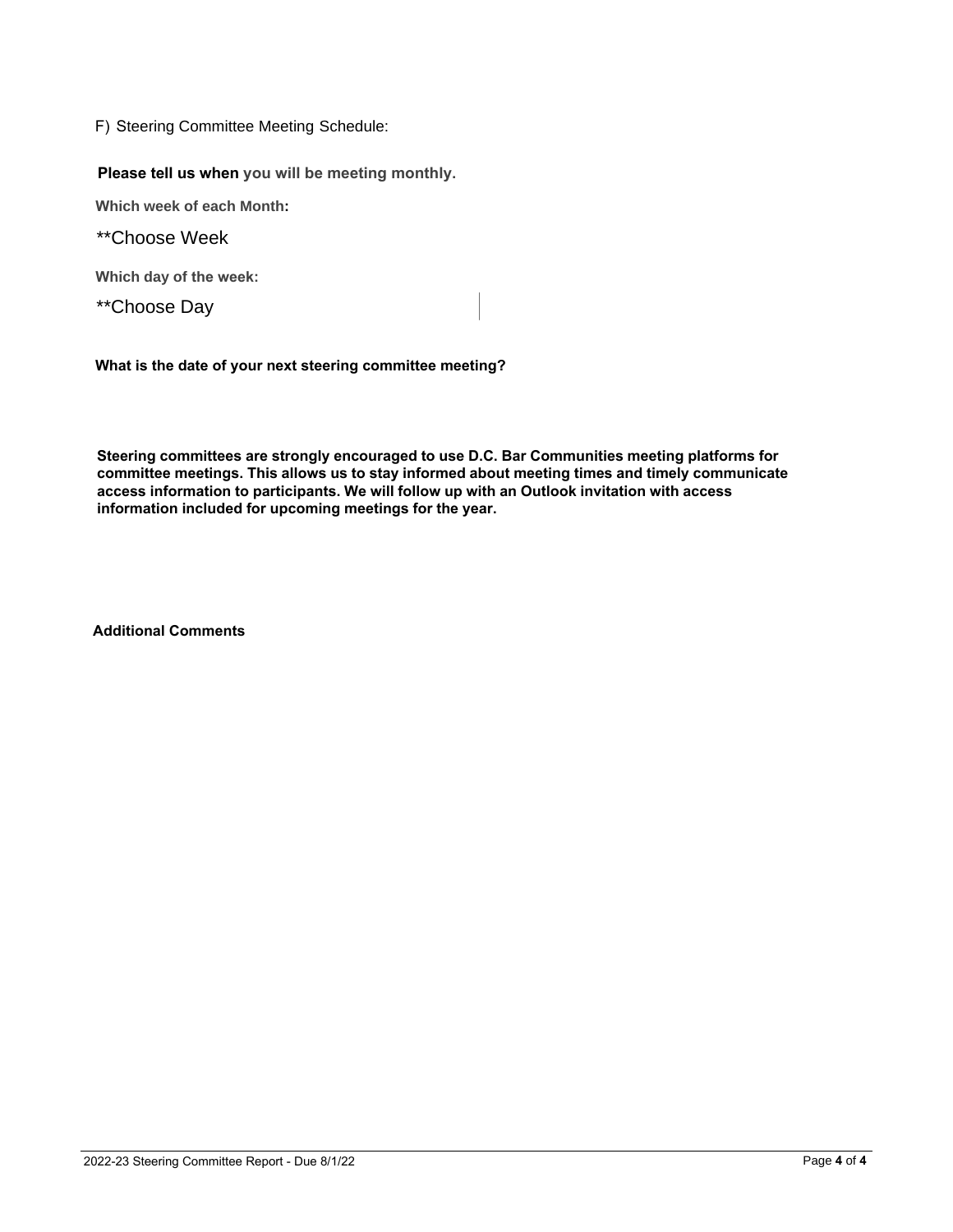## **Communities Anti-Harassment Policy**

## <span id="page-4-0"></span>**Anti-Harassment Policy**

This policy supplements the D.C. Bar's Anti-Harassment Policy for employees.

The D.C. Bar Communities Office takes reasonable measures to provide a safe environment for all volunteers and program participants. Each individual has the right to a professional atmosphere free of harassment. This policy covers individuals who participate in or attend Communities-sponsored activities, including, but not limited to, volunteers, consultants, contractors, vendors, suppliers, and visitors. This policy applies not only to events or activities in the D.C. Bar Building but also to offsite locations such as law firms, courthouses, government buildings, and other venues where D.C. Bar Communities sanctioned work, events, programs, or receptions take place.

## **Prohibited Conduct**

The Bar does not tolerate workplace violence or harassment. D.C. Communities volunteers and program participants are prohibited from making threats or engaging in any form of violent activity.

The list below, while not inclusive, provides examples of prohibited conduct:

- Causing physical injury to, or engaging in unwanted touching of an employee's body;
- Making threatening remarks and/or verbally abusing others;

• Engaging in aggressive or hostile behavior that creates a reasonable fear of injury to another person, or subjects another individual to emotional distress;

- Intentionally damaging property of the Bar or one of its employees;
- Possessing a weapon while on Bar property or on Bar business;

• Committing acts that threaten, intimidate, or coerce an employee, volunteer, program participant, or a member of the public at any time, including off-duty periods where the employee is a representative of the Bar, and all acts of harassment.

The D.C. Bar Communities Office also recognizes that harassment may occur between people of the same sex and/or gender and does not distinguish between the sex and/or gender of the alleged abuser and victim when conduct is unwanted and unwelcome by the person against whom the conduct is directed.

#### **Reporting and Investigations**

Any individual who believes they have been subjected to conduct that violates this policy should immediately report the incident to D.C. Bar HR director via D.C. Bar staff person (i.e. Director, Communities Likewise, any individual who witnesses conduct that violates this policy should immediately contact a D.C. Bar staff person.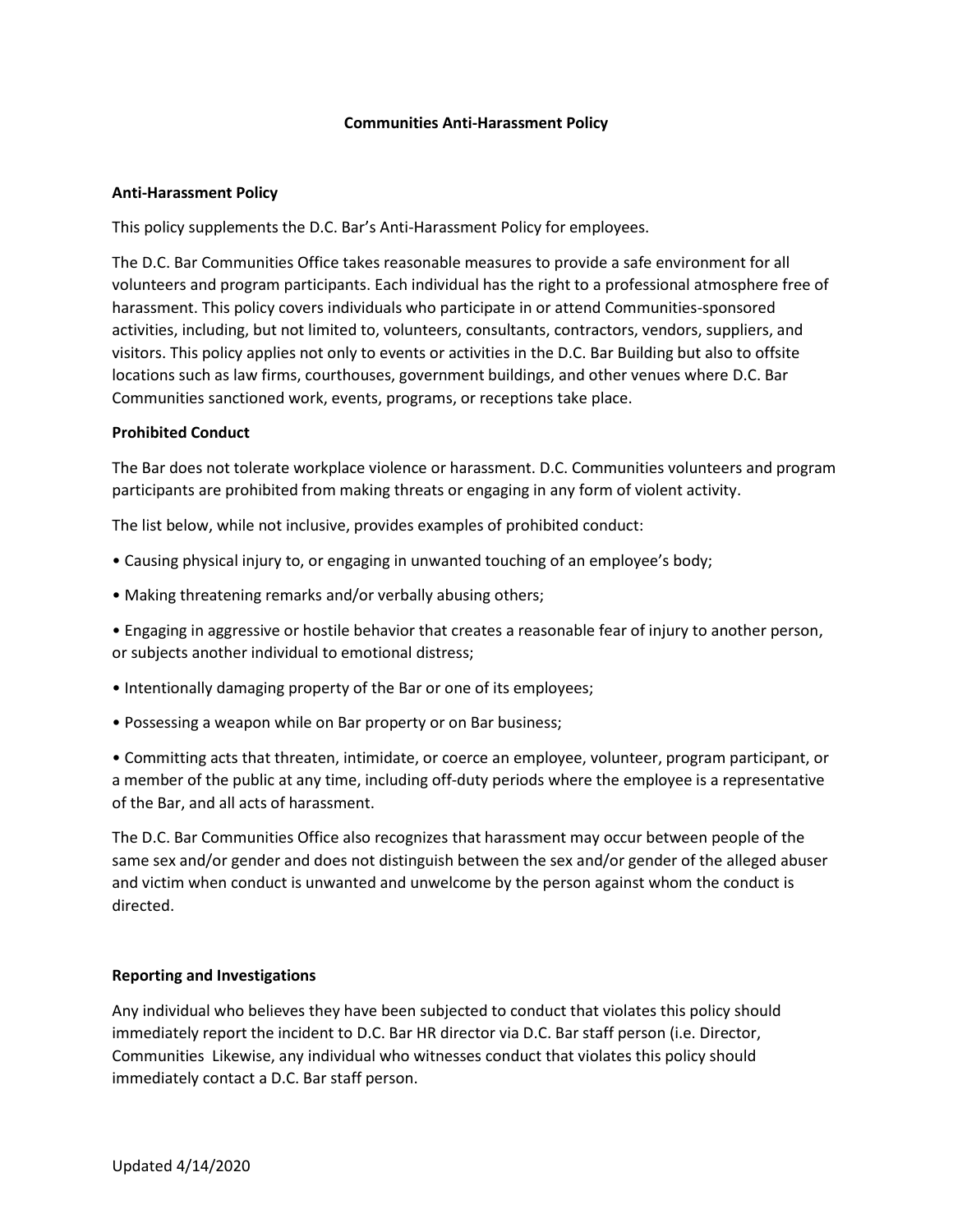The Bar will investigate complaints and will maintain confidentiality during such investigations to the extent possible. The Bar may put reasonable interim measures in place while the investigation proceeds, such as removing the accused individual from the premises and/or requiring the individual to remain off premises or refrain from attending Communities events pending the outcome of an investigation. Program participants and volunteers determined to have engaged in prohibited conduct may be barred from attending current or future Communities programs, held either at the D.C. Bar Building or offsite locations, for a period of time as determined by the Bar. In addition, volunteer steering committee leaders who are determined to have engaged in prohibited conduct may be asked by the Bar President, CEO, or Director of Communities to resign their term immediately or at the end of the current year, per section E (8), pg. 6 of the *Communities Policies and Procedures*.

# **No Retaliation**

The Bar does not allow retaliation of any kind, and no employee, program participants, or volunteers will be retaliated against for making a complaint or assisting with the investigation of a complaint. No employee, program participant, or volunteer may treat another employee, program participant, or volunteer adversely who reports harassment, assists in making a complaint, cooperates in an investigation, or files an administrative claim with the EEOC or a state governmental agency. All employees, program participants, or volunteers who experience or witness retaliatory conduct should report it immediately.

## **Acknowledgement**

This acknowledges that I have read, understood, and agree to adhere by the D.C. Bar Communities Office's Harassment policy. I understand that if I have questions regarding the contents of this policy, I should ask the Staff Attorney for Member and Policy or Director of Communities for clarification.

Volunteer Signature Date

\_\_\_\_\_\_\_\_\_\_\_\_\_\_\_\_\_\_\_\_\_\_\_\_\_\_\_\_\_\_ \_\_\_\_\_\_\_\_\_\_\_\_\_

[Return to Form](#page-2-0)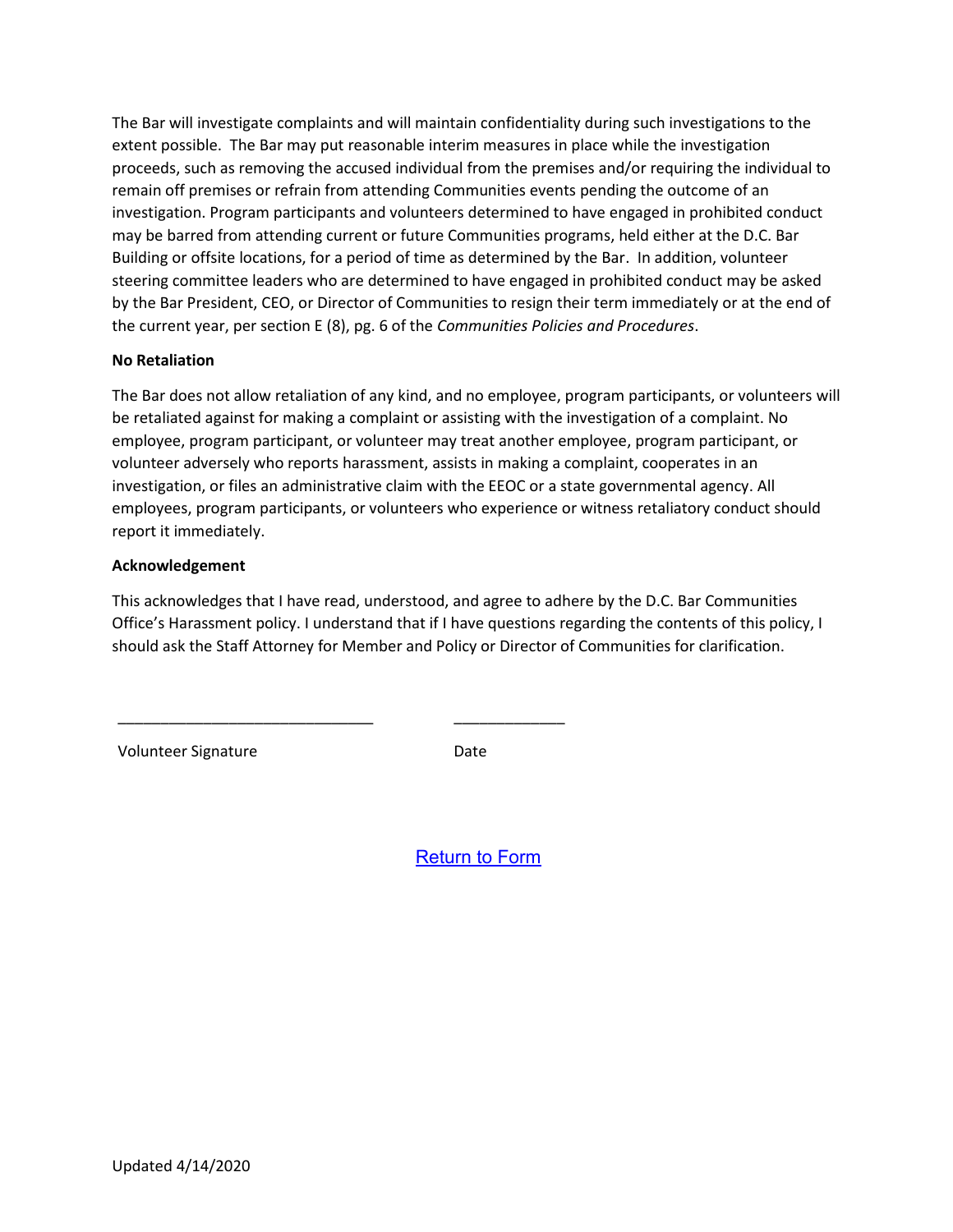

## **D.C. Bar Communities Diversity and Inclusion Statement**

#### **Mission**

District of Columbia Bar Communities are committed to advancing the Bar's core organizational values of diversity and inclusion within the organization and the legal profession as a whole. Communities actively work to foster and promote an inclusive environment that values the unique contributions of our diverse volunteer membership base. Promoting diversity is critical to our shared successes because members provide varied perspectives, experiences, backgrounds, and strengths to ensure Communities uphold the foundational pillars upon which the District of Columbia Bar was created: Enhance access to justice. Improve the legal system. Empower lawyers to achieve.

## **Diversity and Inclusion in Action**

As the largest unified bar in the country, the D.C. Bar has over 100,000 members from across the country and internationally. The Communities boast over 18,000 members spanning the same wideranging geographical expanse. With such a varied membership base, Communities are committed to promoting diversity within its elected leadership in order to recognize and reflect the numerous demographics they serve.

## Per the D.C. Bar Communities Policies and Procedures § I. E.3, pg. 4:

*The Communities Office shall assist the nominations process by soliciting input from the Communities' steering committee leadership, Communities' membership, the Bar at large, and voluntary bar associations. The Screening Committee shall encourage the participation of all segments of the Bar, in accordance with the D.C. Bar's core organizational values of diversity and inclusion.*

*If the Screening Committee determines that the pool of potential nominees is not balanced, reflecting the D.C. Bar's core organizational values of diversity and inclusion, the Screening Committee shall request the community steering committee or the Communities Committee recruit additional persons. The Screening Committee may also attempt to recruit such additional persons as it deems appropriate.* 

D.C. Bar Communities define diversity as an inclusive concept encompassing, but not limited to, classifications of race, ethnicity, national origin, religion, gender, age, sexual orientation, gender identity, ability status, socioeconomic status, educational attainment, and parental or marital status. Within the legal profession in particular, secondary characteristics embedded in the broad definition of diversity include specific practice area; type of legal organization or firm; organization or firm size and scope; government, nonprofit, or nonlegal status; and other identifiable characteristics as determined by the Bar.

Achieving actualized, meaningful diversity is an evolutionary process that requires a continued commitment to strategic inclusion by advancing opportunities for members of systemically oppressed groups. To ameliorate structural disparities, Communities disavow discrimination based on any of the aforementioned conditions and strive to remain thoughtful of diversity representation among Steering Committee leadership on a continuous, revolving, annual basis. D.C. Bar Communities reaffirm our commitment to the principles and core values of the District of Columbia Bar.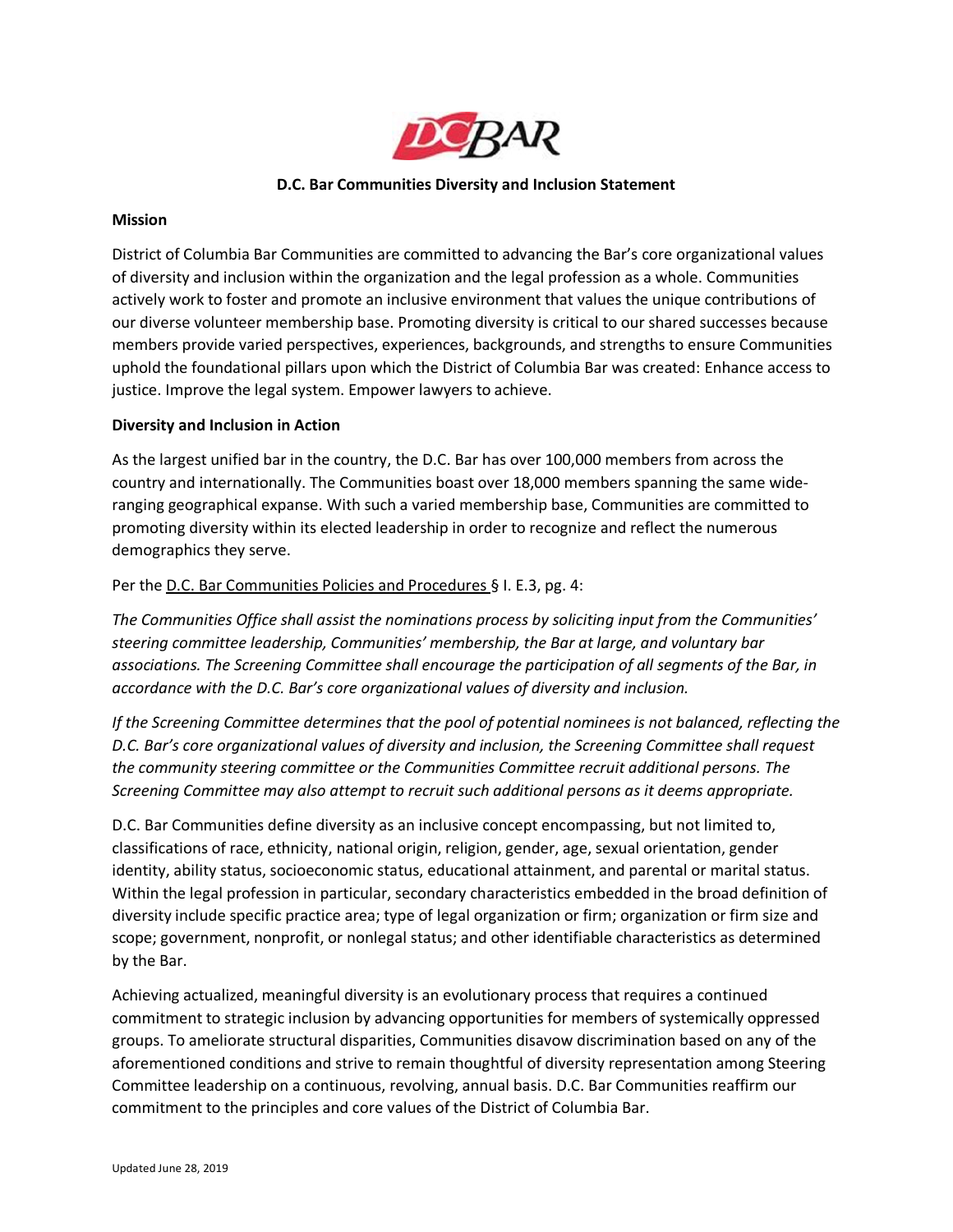#### **Resources:**

Bar Associations:

[American Bar Association](https://www.americanbar.org/groups/bar_services/resources/resourcepages/diversity/)

[Florida Bar Association](https://www.floridabar.org/about/diversity/)

**[Kentucky Bar Association](https://www.kybar.org/page/diversity)** 

[New Jersey State Bar Association](https://tcms.njsba.com/personifyebusiness/Leadership/OurCommitmentToDiversity.aspx)

[New York City Bar Association](https://www.nycbar.org/images/stories/pdfs/diversity/statement-of-diversity-principles.pdf)

[Washington State Bar Association](https://www.wsba.org/docs/default-source/about-wsba/diversity/7-wsba-diversity-and-inclusion-plan-(with-cover-page).pdf?sfvrsn=85be38f1_1)

Article:

[What is the business case for diversity?](https://medium.com/firm-ethics/what-is-the-business-case-for-diversity-6d1883621173)

Other:

[Association of Legal Administrators Diversity Toolkit](https://www.alanet.org/docs/default-source/diversity/toolkit-whitepaper-rev2.pdf?sfvrsn=2)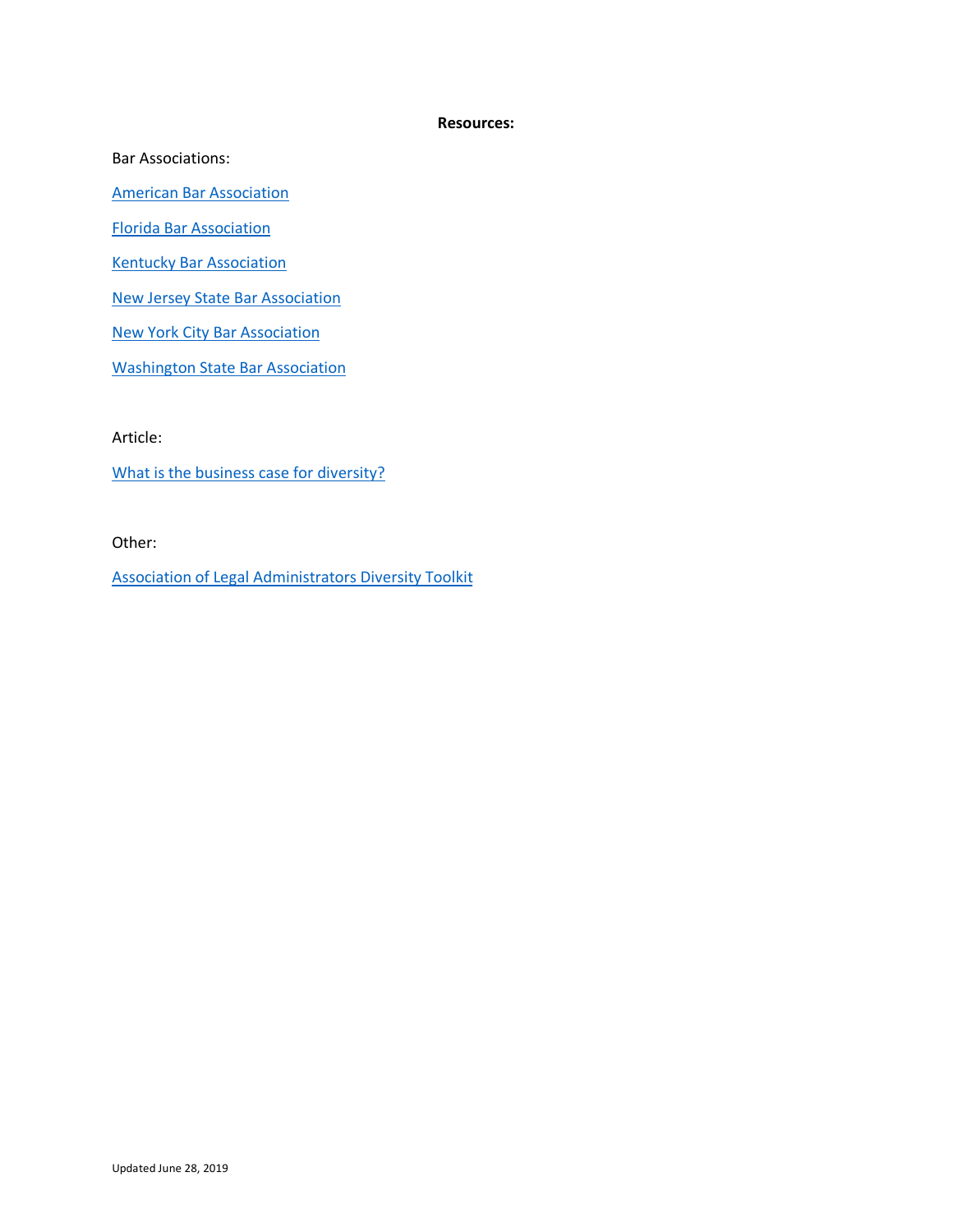

## **Community Steering Committee Position Descriptions**

## **Overview**

Every D.C. Bar Community will have a five-person steering committee, comprised of members with subject-matter expertise in the Community's practice area. The steering committee is responsible for planning and presenting the content for programs, hosting and attending receptions to represent the Community, and offering publications of professional interest to Community members. The steering committee also coordinates the Community's participation in an annual review and update of the *D.C. Practice Manual,* develops partnerships within the legal community and with other organizations and institutions serving the residents of the District of Columbia, and communicates to the public about matters within the Community's expertise.

Of the eight leadership positions listed below, the following must be filled by steering committee members: Chairs, Public Statement Designee, Practice Manual Coordinator, and Nominating Chair. Nonsteering committee members of the Community at-large may serve as Community Outreach Coordinator, Lawyer to Lawyer Coordinator, and the Connect Coordinator.

Steering committee members must be an active member of the D.C. Bar and a member of the Communities in which they serve.

## **Descriptions**

## *Chair*

Leads the steering committee to achieve the Community's stated objective by overseeing the implementation of applicable programs/events and education about the offerings of the Community. Delegates and assigns tasks to steering committee and subcommittee members. Presides over steering committee meetings. Communicates with Communities staff on logistics and planning or delegates such tasks. Attends annual Connect Reception at Bar headquarters to promote upcoming Community events and network with members. Presides over a monthly planning meeting with the steering committee to facilitate the various objectives of the committee.

## *Vice-chair*

Supports the Chair in leadership duties related to overseeing the steering committee and subcommittees. Assumes Chair's roles and responsibilities in the event the Chair is unable or unwilling. Attends annual Connect Reception at Bar headquarters to promote upcoming Community events and network with members.